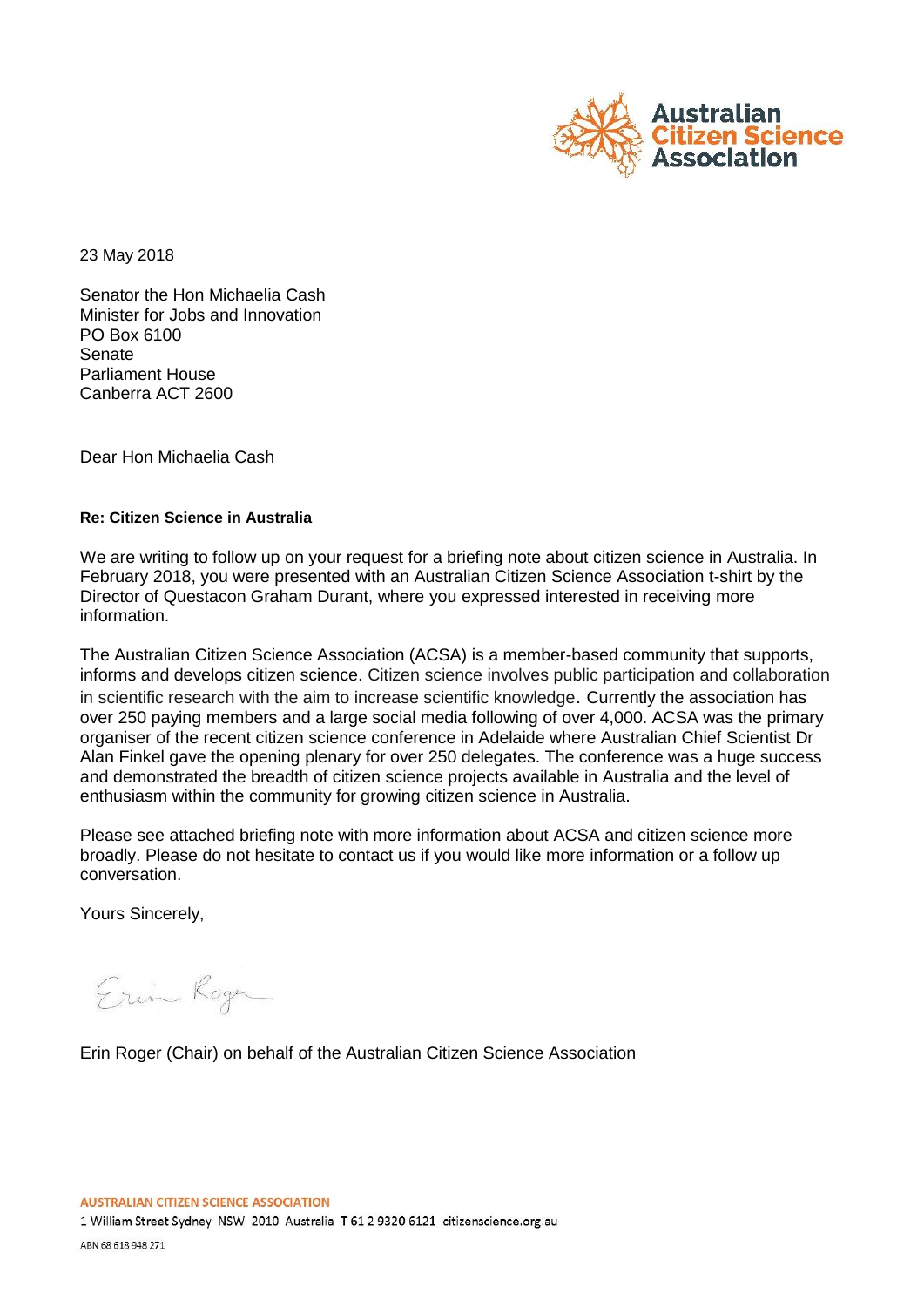## **CITIZEN SCIENCE IN AUSTRALIA**



### **PURPOSE**

To provide an update on the status and trends of citizen science in Australia.

#### **RECOMMENDATIONS**

- 1. Note the Australian Citizen Science Association's role in fostering a community that supports, informs and develops citizen science.
- 2. Note the outcomes from the 2<sup>nd</sup> Australian Citizen Science Conference.
- 3. Note the status and trends of citizen science in Australia and globally.
- 4. Note areas of potential partnership between government and citizen science.

#### **BACKGROUND**

#### *What is citizen science & what are its benefits?*

Citizen science involves public participation and collaboration in scientific research with the aim to increase scientific knowledge. Citizen science can involve but is not limited to:

- identifying research questions,
- designing/conducting investigations,
- collecting and analysing data,
- developing data applications, communications and other technologies for science, and
- solving complex problems.

By involving members of the public in authentic scientific research, citizen science helps test new concepts, accelerates discovery, and involves the public in evidence-based decision-making to create an informed and active society (see also Chief Scientist 2015 Citizen Science Occasional [Paper\)](http://www.chiefscientist.gov.au/2015/07/occasional-paper-building-australia-through-citizen-science/). Citizen science can also provide hands-on STEM learning outside of the classroom and can increase scientific literacy and awareness. It has been demonstrated to have the capacity to augment and enhance traditional scientific research and monitoring approaches by: increasing spatial and temporal frequency, increasing geographic extent or temporal scale, reducing time and labour costs. Citizen science harnesses the power of communities across a wide range of disciplines from microbiology, biodiversity, medicine, public health through to astronomy.

#### *Citizen science as a growing and connected community in Australia and internationally*

The [Australian Citizen Science Association \(ACSA\)](https://www.citizenscience.org.au/) was formed in May 2014 to advance citizen science through the sharing of knowledge, collaboration, capacity building and advocacy. ACSA is a member-based community that supports, informs and develops citizen science. ACSA was seed funded by an Inspiring Australia grant for three years (2016-2018) for a total of \$ 123,750. In 2016 ACSA finalised its strategic plan (Annex A). Currently the association has over 250 paid members, 3 new state-based chapters (WA, SA, Vic), a number of working groups including a Data & Metadata working group, as well as a large social media following (over 4,000 across Twitter and Facebook) and a newsletter with over 1,200 subscribers. ACSA works closely with its three sister [associations:](https://theoryandpractice.citizenscienceassociation.org/articles/10.5334/cstp.55/) the United States [Citizen Science Association,](http://citizenscience.org/) the [European Citizen Science Association,](https://ecsa.citizen-science.net/) and the emerging CitSciAsia. Most recently ACSA has been collaborating on a global scale to help advance citizen science for a sustainable world and is working with the [United Nations](https://www.citizenscience.org.au/2018/01/17/acsa-heads-to-the-united-nations/) to advise on how citizen science can be used to address the UN's Sustainable Development Goals, taking part in the global initiative to have 1 billion global citizens engaged in citizen science by 2020.

In February 2018 the 2<sup>nd</sup> Australian Citizen Science Association [conference](https://www.citizenscience.org.au/2018/03/07/discover-relive-citscioz18-magic/) was held in Adelaide. The conference brought together citizen science practitioners, participants, thought leaders and decision-makers. The conference also featured international keynote speakers along with Australia's Chief Scientist Dr Alan Finkel, South Australia's Chief Scientist Dr Leanna Read and the [2017 Eureka citizen science prize](https://australianmuseum.net.au/2017-eureka-prizes-winners) winner Dr Emilie Ens from Macquarie University and the Indigenous Ngukurr Wi Stadi bla Kantri (We Study the Country) Research Team. The aim of the conference was to showcase best practice in citizen science and share project outcomes from across Australia and globally. Over 250 delegates attended from across Australia, New Zealand, Asia, Africa, Europe and the United States.

Globally citizen science is gaining momentum, with estimates that citizen science projects from around the world involve between 1.3 to 2.3 million people in the biodiversity space alone, and that they make in-kind contributions worth up to US \$2.5 billion annually [\(Theobald et al 2014\)](https://www.sciencedirect.com/science/article/pii/S0006320714004029?via%3Dihub). No current estimates exist for the value of the citizen science contribution for Australia. The Atlas of Living Australia (a NCRIS research infrastructure) in partnership with ACSA have developed an Australian [citizen science project finder.](https://biocollect.ala.org.au/acsa#isCitizenScience%3Dtrue%26isWorldWide%3Dfalse%26max%3D20%26sort%3DdateCreatedSort) The project finder currently has over 360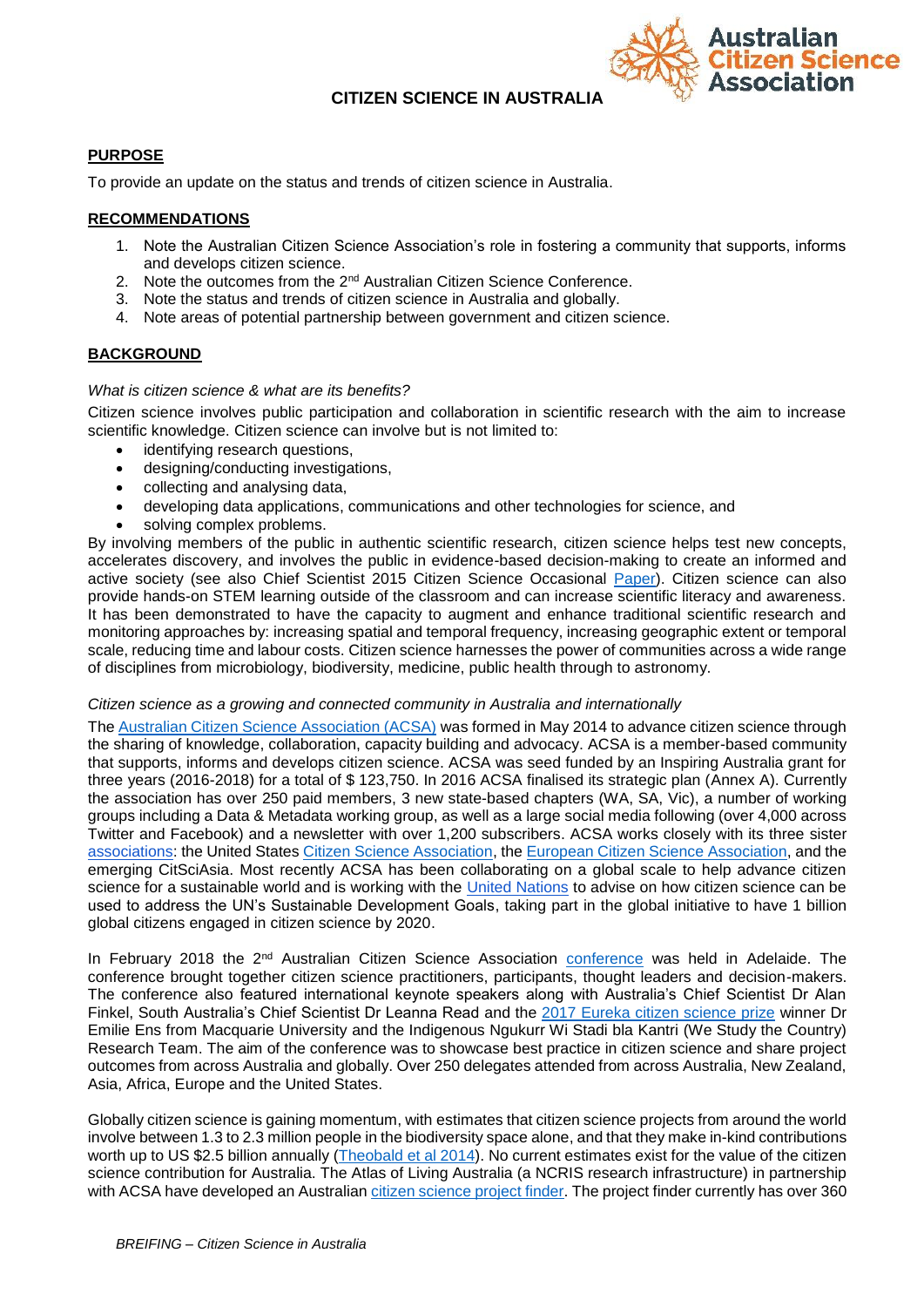citizen science projects that people can discover, participate in and contribute data to. In 2017 an Australian federal (Inspiring Australia) citizen science grant round for a total of \$6.3 million over 4 years was announced. The grant round attracted over 380 applications with a total funding request of over \$300 million. With only a 3% [success](https://www.business.gov.au/Assistance/Inspiring-Australia-Science-Engagement/Citizen-Science-Grants/Citizen-Science-Grants-Grant-Recipients) rate the grant round demonstrated the interest in citizen science nationally and the need for increased citizen science funding opportunities. A seminar held in Canberra in February 2018 with representatives from government, academia and industry highlighted the huge interest nationally and the need for building communities of best practice, including in the research and government agency sectors. Government's important role was also recognised not only through making available specific funding but also its support for underlying infrastructures to help improve citizen science data mobilisation and standards as well as leveraging citizen science to complement and augment the government's investment in policy, science and education.

#### *Citizen science as part of Australian policy delivery*

Citizen science provides an opportunity for a new approach in Australian science-society-policy interactions and implementation. Examples of national policy agendas where citizen science can play a role if specifically recognised and/or mobilised include: the *National Innovation & Science Agenda* (e.g. support for einfrastructures and standards for discovering and aggregating data, including citizen science generated data; digital businesses and entrepreneurs supporting citizen science); *Open Government* (e.g. harnessing the power of the citizen science "crowd" to engage with government data, or building dynamic and inclusive communities by creating through citizen science new interaction channels between policy makers, scientists and citizens); *Closing the Gap* (e.g. Indigenous businesses leveraging their natural and cultural assets in an emerging citizen science tourism market).

The key pillars for the new *Australia 2030 – Prosperity through Innovation* report align strongly with the strategic objectives and outcomes of citizen science: for instance *Education*: citizen science as a stepping stone to and for STEM education, and science literacy; *Culture & Ambition*: imagine if you had 100,000 people to help with national mission research such as those mentioned in the report: genomics (e.g. US crowd citizen science projects such as [Foldit](http://fold.it/portal/info/about) (protein folding) [Eyewire](https://eyewire.org/explore) (mapping the brain), [PatientsLikeMe](https://www.patientslikeme.com/about) (patients sharing experiences and data) through to Great Barrier Reef management and marine research (see Annex B – work of the Reef Citizen Science Alliance).

The NSW Office of Environment & Heritage is an example of a state government that has expressly committed to citizen science through it[s OEH Citizen Science Strategy](http://www.environment.nsw.gov.au/research-and-publications/your-research/citizen-science/about-citizen-science) and position statement, focusing OEH effort on filling priority information gaps through the support and growth of citizen science projects and making data and information provided by the community open and accessible and giving citizen scientists an improved understanding of how that information is used.

*What are some of the ways government can support citizen science?*

- Continuing and expanding funding through program specific citizen science initiatives such as Inspiring Australia's citizen science grants and its financial support for community building, leadership & convening organisations such as ACSA.
- Supporting a foundational program of work (impact assessment) to measure, track and articulate the value and impact of citizen science in Australia to our society (e.g. wellbeing), the economy (e.g. jobs, businesses, efficiencies, innovation) and environment (e.g. improved water quality).
- Recognising, mainstreaming and articulating the contribution and role citizen science can play in key government policy agendas – from the engagement of citizens with government, STEM education, the use of citizen science data by policy and decision makers, through to co-development of new innovations and even public health outcomes.
- Facilitating interactions and partnerships with emerging actors in citizen science, namely the private sector and business as well as the philanthropic sector.

*Erin Roger – Chair, Australian Citizen Science Association - [info.acsa01@gmail.com](mailto:info.acsa01@gmail.com) Stephanie von Gavel - Vice Chair, Australian Citizen Science Association May 2018*

### **ATTACHMENTS**

ANNEX A - The Australian Citizen Science Association's Strategic Plan ANNEX B – Examples of Australian citizen science initiatives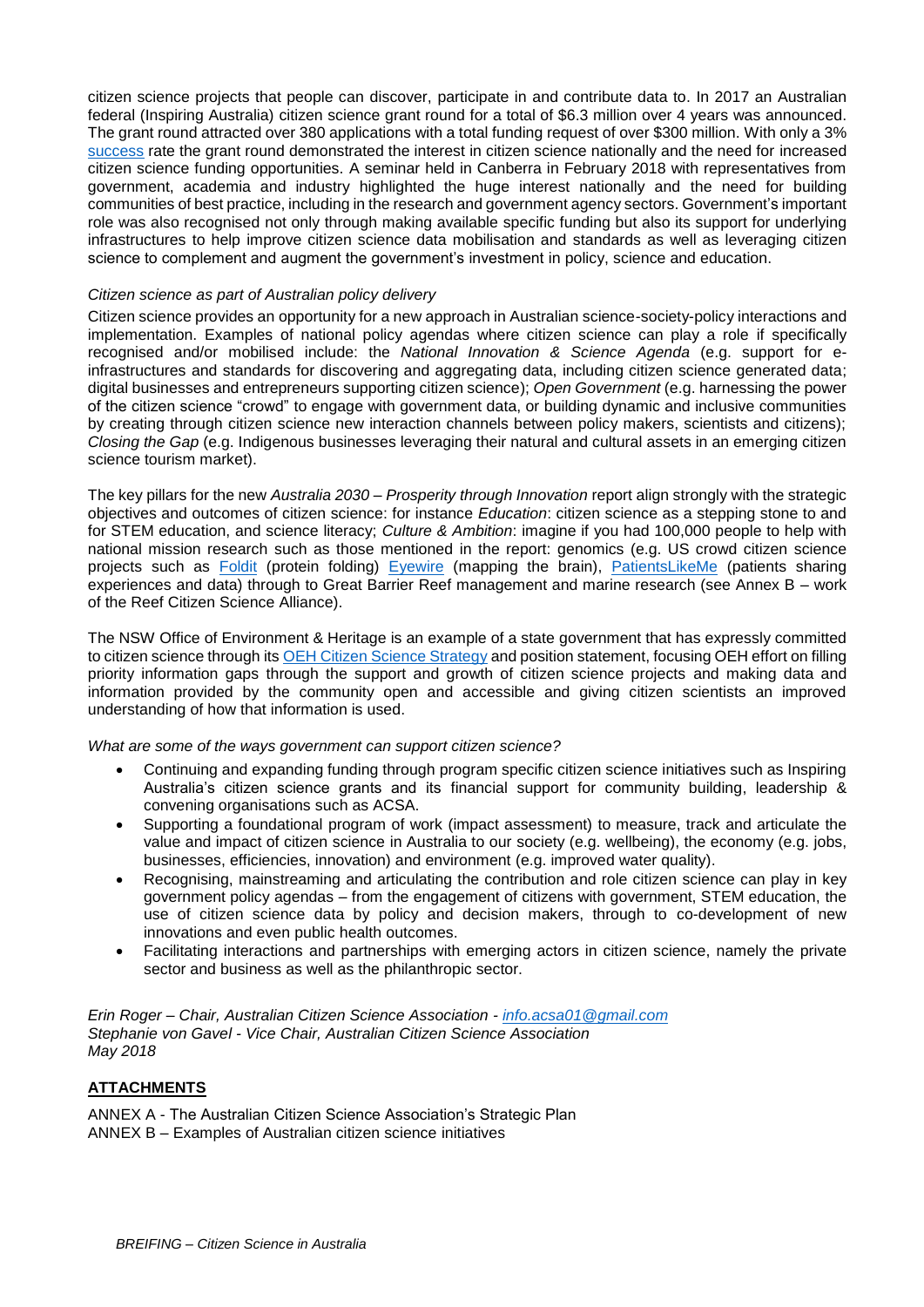| VISION                                                             |                                                                                                                                                                                    | A community that supports, informs and develops citizen science.                                                                                                                                                                                     |                                                                                                                                                        |                                                                                                                                                                                                                  | STRATEGI                                                                                                                                                                                    |
|--------------------------------------------------------------------|------------------------------------------------------------------------------------------------------------------------------------------------------------------------------------|------------------------------------------------------------------------------------------------------------------------------------------------------------------------------------------------------------------------------------------------------|--------------------------------------------------------------------------------------------------------------------------------------------------------|------------------------------------------------------------------------------------------------------------------------------------------------------------------------------------------------------------------|---------------------------------------------------------------------------------------------------------------------------------------------------------------------------------------------|
| <b>MISSION</b>                                                     |                                                                                                                                                                                    | collaboration, capacity building & advocacy for citizen science.<br>To advance citizen science through sharing of knowledge,                                                                                                                         |                                                                                                                                                        | <b>Australian<br/>Citizen Scie</b> l<br>Association                                                                                                                                                              |                                                                                                                                                                                             |
| <b>VALUES</b>                                                      | Inclusive Inspiring Empowering<br>$\bullet$                                                                                                                                        | Collaborative · Dynamic                                                                                                                                                                                                                              |                                                                                                                                                        |                                                                                                                                                                                                                  | <b>SPAGN</b>                                                                                                                                                                                |
| <b>GOALS</b>                                                       | Participation                                                                                                                                                                      | artnerships<br>௨                                                                                                                                                                                                                                     | Practice                                                                                                                                               | <b>Impact</b>                                                                                                                                                                                                    | Platform                                                                                                                                                                                    |
| "ACSA's Strategic<br>Goals are to<br>Message                       | meaningful participation in<br>Encourage broad and<br>citizen science                                                                                                              | and collaborative partnerships<br>through facilitating inclusive                                                                                                                                                                                     | and a community of best<br>practice, knowledge and<br>tools                                                                                            | and its outputs are realised<br>impact of citizen science<br>to ensure the value and                                                                                                                             | recognised organisation and<br>effective, trusted and well<br>hub for citizen science in<br>enabled by ACSA as an<br>Australia."                                                            |
| <b>Outcome</b>                                                     | Individual & Community<br>outcomes                                                                                                                                                 | outcomes<br>Network                                                                                                                                                                                                                                  | outcomes<br>Capacity                                                                                                                                   | <b>Science &amp; Education</b><br>outcomes                                                                                                                                                                       | Institutional<br>outcomes                                                                                                                                                                   |
| <b>Detail</b>                                                      | and meaningful participation of<br>creating science & increasing<br>Encourage & promote broad<br>society in citizen science so<br>people become partners in<br>science literacy    | internationally, to deliver against<br>networks with members and key<br>community, science, education,<br>collaborative relationships and<br>government, and business<br>nationally and<br>inclusive and<br>common goals.<br>partners,<br>Facilitate | the practice, use and study of<br>tools, methods, infrastructure,<br>and resources to strengthen<br>Support the development of<br>citizen science.     | science outcomes, including<br>science as an effective and<br>undertaking and delivering<br>Support & promote citizen<br>research, and supporting<br>innovative approach in<br>education and policy<br>outcomes. | and advocacy, for members and to<br>discussion, coordination, initiatives<br>promote and deliver the goals of<br>functioning hub and network for<br>Establish ACSA as a well<br><b>ACSA</b> |
| <b>ACTIONS</b>                                                     | Participation                                                                                                                                                                      | artnerships<br>Δ.                                                                                                                                                                                                                                    | Practice                                                                                                                                               | Impact                                                                                                                                                                                                           | <b>Platform</b>                                                                                                                                                                             |
| continued and built on<br>Year 1 (2015/16)<br>Plan, Initiate<br>by | website & social media, building<br>Support national citizen science<br>promote outreach activities via<br>Develop communication &<br>profile and awareness<br>projects            | · Develop membership framework &<br>Identify strategic partnerships &<br>and grow interactions<br>sustainable funding stream for<br>business model to grow a<br>networks<br>ACSA                                                                     | Create online project database<br>management protocols and<br>structures for information<br>Develop information<br>and portal<br><i><b>sharing</b></i> | Support and promote strategic<br>regional and national scales<br>Hold a national conference<br>activities/projects on local,<br>citizen science                                                                  | Governance - AGM & MC & working<br>Administration - host organisation &<br>Organisational plans<br>Website & branding<br>Incorporation<br>secretariat<br>groups                             |
| Year 2 (2016/17)<br><b>Build, Grow</b>                             | Target key sectors to increase<br>participation in citizen science<br>science through practitioner<br>involvement in diverse fora<br>Build awareness of citizen                    | grow international collaborations<br><b>Build external partnerships</b><br>Grow membership base &<br>interaction                                                                                                                                     | ACSA publications & reports<br>Support the development of<br>activities, including awards<br>Recognise citizen science                                 | Review and communicate<br>broad impacts of citizen<br>science                                                                                                                                                    | Deliver citizen science advocacy at<br>Increase internal participation<br>• Increase visibility of ACSA<br>all levels e.g. champions                                                        |
| Deliver, Evaluate<br>Year 3 (2017/18)                              | Review of plans, approach, strategy and improve as appropriate<br>Evaluation of activities, including identification of gaps.<br>Ongoing activities, including national conference |                                                                                                                                                                                                                                                      |                                                                                                                                                        |                                                                                                                                                                                                                  |                                                                                                                                                                                             |

# **Annex A – ACSA Strategic Plan**